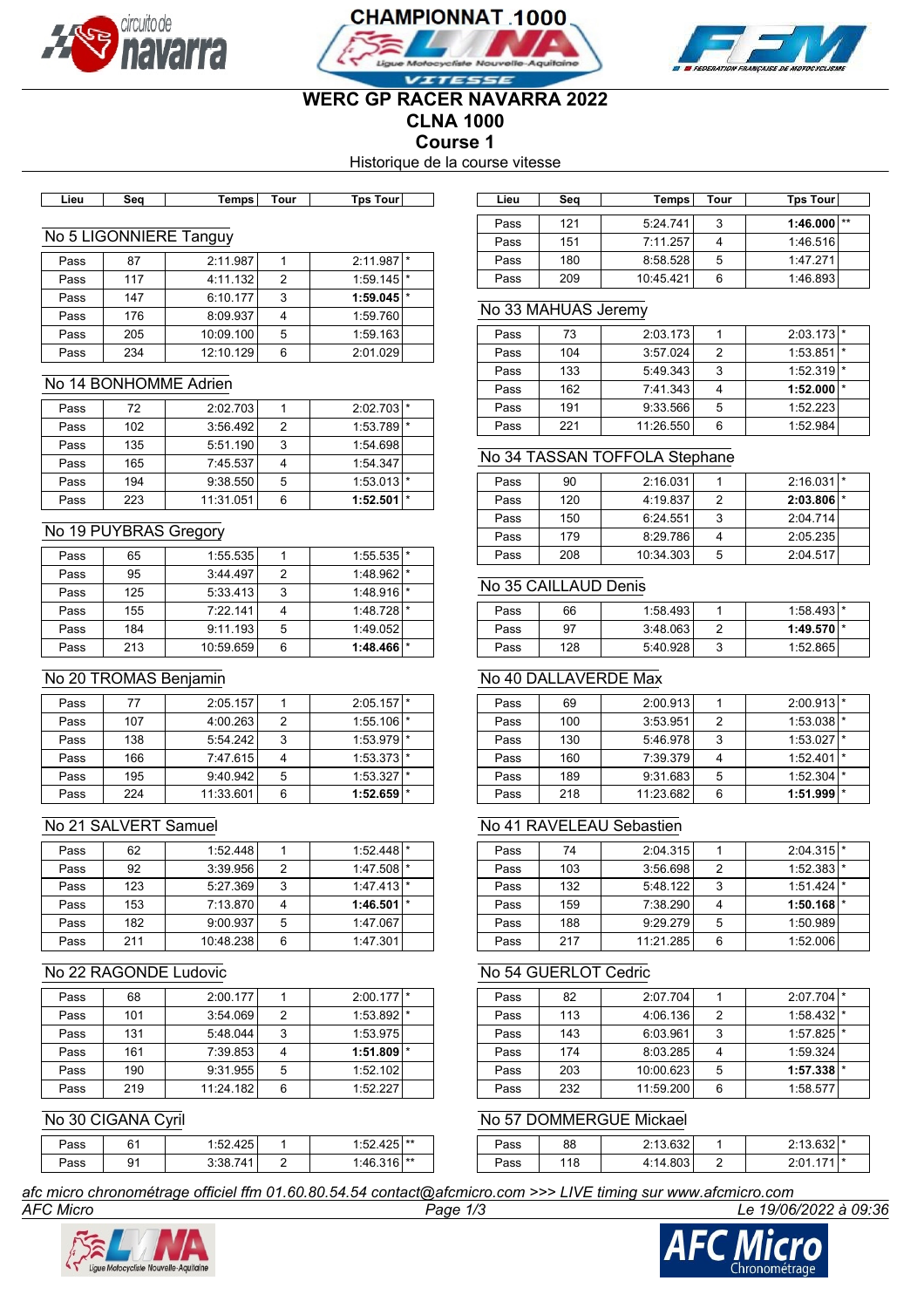





#### CLNA 1000 Course 1 Historique de la course vitesse

| Lieu | Sea | Temps⊺ | Tour | Tps Tourl |  |
|------|-----|--------|------|-----------|--|

### No 57 DOMMERGUE Mickael

| Pass | 148 | 6:15.710  | 2 | $2:00.907$ <sup>*</sup> |  |
|------|-----|-----------|---|-------------------------|--|
| Pass | 177 | 8:14.522  |   | $1:58.812$ *            |  |
| Pass | 206 | 10:13.040 | 5 | 1:58.518                |  |
| Pass | 235 | 12:11.149 | 6 | $1:58.109$ <sup>*</sup> |  |

### No 68 VALLEE Sebastien

| Pass | 67  | 1:58.841  |   | 1:58.841                | $\vert$ * |
|------|-----|-----------|---|-------------------------|-----------|
| Pass | 96  | 3:46.953  | 2 | $1:48.112$ *            |           |
| Pass | 126 | 5:37.4621 | 3 | 1:50.509                |           |
| Pass | 156 | 7:25.938  |   | 1:48.476                |           |
| Pass | 185 | 9:14.322  | 5 | 1:48.384                |           |
| Pass | 214 | 11:02.401 | 6 | $1:48.079$ <sup>*</sup> |           |

### No 70 LEONARD Emmanuel

| Pass | 89  | 2:14.051  |   | 2:14.051                | $\mathbf{L}$ |
|------|-----|-----------|---|-------------------------|--------------|
| Pass | 119 | 4:15.294  | 2 | $2:01.243$ <sup>*</sup> |              |
| Pass | 149 | 6:16.563  | 3 | 2:01.269                |              |
| Pass | 178 | 8:16.441  |   | $1:59.878$ $*$          |              |
| Pass | 207 | 10:17.310 | 5 | 2:00.869                |              |
| Pass | 236 | 12:21.827 | 6 | 2:04.517                |              |

### No 73 HARDY Sebastien

| Pass | 85  | 2:10.075  |   | $2:10.075$ <sup>*</sup> |     |
|------|-----|-----------|---|-------------------------|-----|
| Pass | 116 | 4:09.359  | 2 | 1:59.284                |     |
| Pass | 146 | 6:07.492  | 3 | $1:58.133$ *            |     |
| Pass | 175 | 8:05.284  |   | 1:57.792                | l * |
| Pass | 204 | 10:02.812 | 5 | $1:57.528$ *            |     |
| Pass | 233 | 11:59.864 | 6 | $1:57.052$ $*$          |     |

## No 83 LAIR Alexandre

| Pass | 81  | 2:07.573  |   | $2:07.573$ *            |  |
|------|-----|-----------|---|-------------------------|--|
| Pass | 108 | 4:00.628  | 2 | $1:53.055$  *           |  |
| Pass | 136 | 5:52.926  | 3 | $1:52.298$  *           |  |
| Pass | 164 | 7:43.951  |   | $1:51.025$ <sup>*</sup> |  |
| Pass | 192 | 9:34.091  | 5 | 1:50.140                |  |
| Pass | 220 | 11:25.114 | 6 | 1:51.023                |  |

### No 85 PALLUAU Judicael

| Pass | 75  | 2:04.458  |   | $2:04.458$ *            |     |
|------|-----|-----------|---|-------------------------|-----|
| Pass | 106 | 3:59.266  | 2 | $1:54.808$ *            |     |
| Pass | 139 | 5:54.656  | 3 | 1:55.390                |     |
| Pass | 167 | 7:49.185  |   | $1:54.529$ <sup>*</sup> |     |
| Pass | 196 | 9:43.208  | 5 | $1:54.023$ *            |     |
| Pass | 226 | 11:37.075 | 6 | 1:53.867                | 1 ★ |

### No 88 POIRIER Thomas

| Pass | 80  | 2:06.935  |   | $2:06.935$ <sup>*</sup> |  |
|------|-----|-----------|---|-------------------------|--|
| Pass | 111 | 4:04.553  | 2 | $1:57.618$ <sup>*</sup> |  |
| Pass | 141 | 6:00.711  | 3 | $1:56.158$  *           |  |
| Pass | 171 | 7:56.579  |   | 1:55.868                |  |
| Pass | 200 | 9:52.342  | 5 | $1:55.763$ *            |  |
| Pass | 229 | 11:46.162 | 6 | 1:53.820                |  |

**Lieu Seq Temps Tour Tps Tour Lieu Seq Temps Tour Tps Tour**

# No 93 GEVAUX Cyriac

| Pass | 63  | 1:52.882  |   | 1:52.882 | l *     |
|------|-----|-----------|---|----------|---------|
| Pass | 93  | 3:40.182  | 2 | 1:47.300 |         |
| Pass | 122 | 5:26.524  | 3 | 1:46.342 | $\star$ |
| Pass | 152 | 7:12.499  |   | 1:45.975 | $***$   |
| Pass | 181 | 8:58.779  | 5 | 1:46.280 |         |
| Pass | 210 | 10:45.679 | 6 | 1:46.900 |         |

### No 99 POVEROMO Clement

| Pass | 71  | 2:01.329  |   | 2:01.329       |  |
|------|-----|-----------|---|----------------|--|
| Pass | 99  | 3:53.778  | 2 | 1:52.449       |  |
| Pass | 129 | 5:46.028  | 3 | $1:52.250$ $*$ |  |
| Pass | 158 | 7:37.862  |   | 1:51.834       |  |
| Pass | 187 | 9:29.110  | 5 | 1:51.248       |  |
| Pass | 216 | 11:20.903 | 6 | 1:51.793       |  |

## No 113 LEONARD Axel

| Pass | 78  | 2:06.243  |   | $2:06.243$ <sup>*</sup> |         |
|------|-----|-----------|---|-------------------------|---------|
| Pass | 110 | 4:02.667  | 2 | 1:56.424                |         |
| Pass | 140 | 5:57.896  | 3 | 1:55.229                | $\star$ |
| Pass | 169 | 7:53.196  |   | 1:55.300                |         |
| Pass | 198 | 9:49.069  | 5 | 1:55.873                |         |
| Pass | 228 | 11:45.947 | 6 | 1:56.878                |         |

### No 125 COLLOT Paul

| Pass | 84  | 2:08.744  |   | 2:08.744       |  |
|------|-----|-----------|---|----------------|--|
| Pass | 114 | 4:06.682  | 2 | 1:57.938       |  |
| Pass | 144 | 6:04.012  | 3 | $1:57.330$ $*$ |  |
| Pass | 172 | 7:59.328  |   | $1:55.316$ $*$ |  |
| Pass | 202 | 9:55.023  | 5 | 1:55.695       |  |
| Pass | 231 | 11:51.597 | 6 | 1:56.574       |  |

### No 168 DUPONT Archibald

| Pass | 70  | 2:01.200  |   | $2:01.200$ <sup>*</sup> |         |
|------|-----|-----------|---|-------------------------|---------|
| Pass | 98  | 3:50.968  | 2 | 1:49.768                |         |
| Pass | 127 | 5:39.889  | 3 | 1:48.921                | $\star$ |
| Pass | 157 | 7:28.438  |   | 1:48.549                | $\star$ |
| Pass | 186 | 9:16.557  | 5 | 1:48.119                | $\star$ |
| Pass | 215 | 11:04.364 | 6 | 1:47.807                | $\star$ |

# No 178 GUILLOTEAU Guillaume

### No 187 ARNAULT Ludovic

| Pass | 86  | 2:10.141  |   | 2:10.141 | $\star$ |
|------|-----|-----------|---|----------|---------|
| Pass | 115 | 4:07.019  | 2 | 1:56.878 | ∣ *     |
| Pass | 142 | 6:02.058  | 3 | 1:55.039 |         |
| Pass | 170 | 7:54.283  |   | 1:52.225 | $\star$ |
| Pass | 199 | 9:49.302  | 5 | 1:55.019 |         |
| Pass | 227 | 11:42.878 | 6 | 1:53.576 |         |

No 333 SERENO Damien

*afc micro chronométrage officiel ffm 01.60.80.54.54 contact@afcmicro.com >>> LIVE timing sur www.afcmicro.com*





|  |        | $\overline{\phantom{0}}$ |
|--|--------|--------------------------|
|  |        |                          |
|  | $\sim$ |                          |
|  |        |                          |